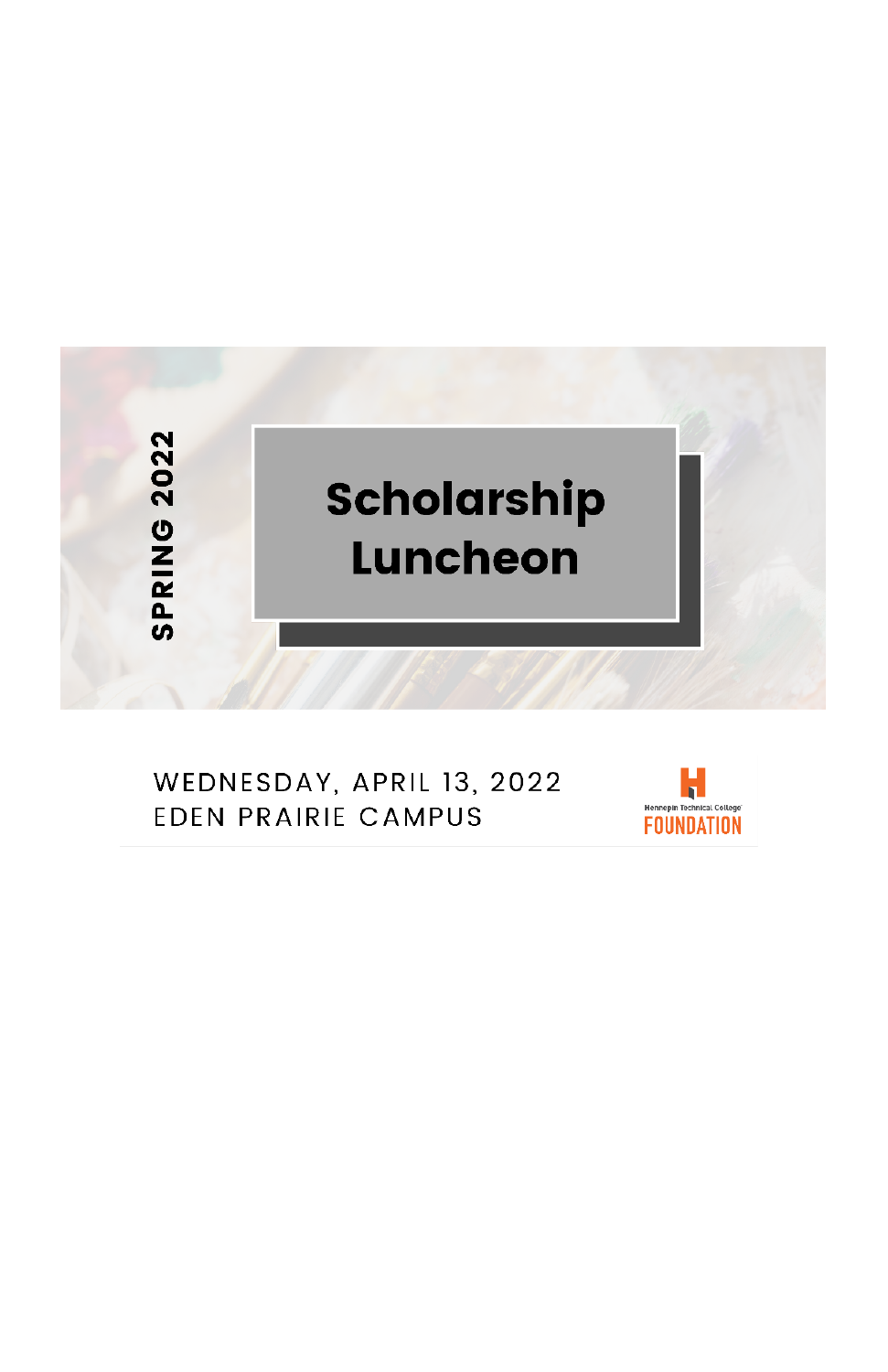# 2022 Spring Scholarships Awarded

The Hennepin Technical College Foundation offers a variety of resources to assist with paying for education. These resources (grants and scholarships) are available to both new and returning students and, unlike loans, do not need to be paid back.

Funded through contributions from alumni, faculty and staff, community members, and partner organizations, the Hennepin Technical College Foundation awarded grants and scholarships totaling more than \$400,000 during the 2020/2021 academic year including Workforce Development Scholarships, made possible by the Minnesota State Legislature.

# HTC Foundation Board

**Myron Moser** (Chair), Hartfiel Automation **Marty Wojciechowski** (Vice Chair), Luther Automotive Group **Larry Hruby** (Treasurer), Community Representative **Patricia Andersen**, Delkor Systems **Stephanie Burrage, Ed.D**., Minnesota Department of Education **Mitchell DeJong, Ph.D.,** Design Ready Controls **Tim Farley**, RBC Wealth Management **Judy Fesenmaier**, Park Nicollet Lakeville **Satasha Green-Stephen, Ph.D., Ed.D**., Minnesota State **Annette Lund**, Diversified Plastics, Inc. **Ernie Parker,** Hennepin Technical College **Brad Thorpe**, Hennepin Technical College

*Richard Bahr,* Emeritus Foundation Board President *Dr. Carole Carlson*, Emeritus Founder and Executive Director *John Turrittin*, Emeritus Foundation Board Member *Robert Ward,* Emeritus Foundation Board Member *Don Craighead*, Board Honor Roll *Roger Wothe*, Board Honor Roll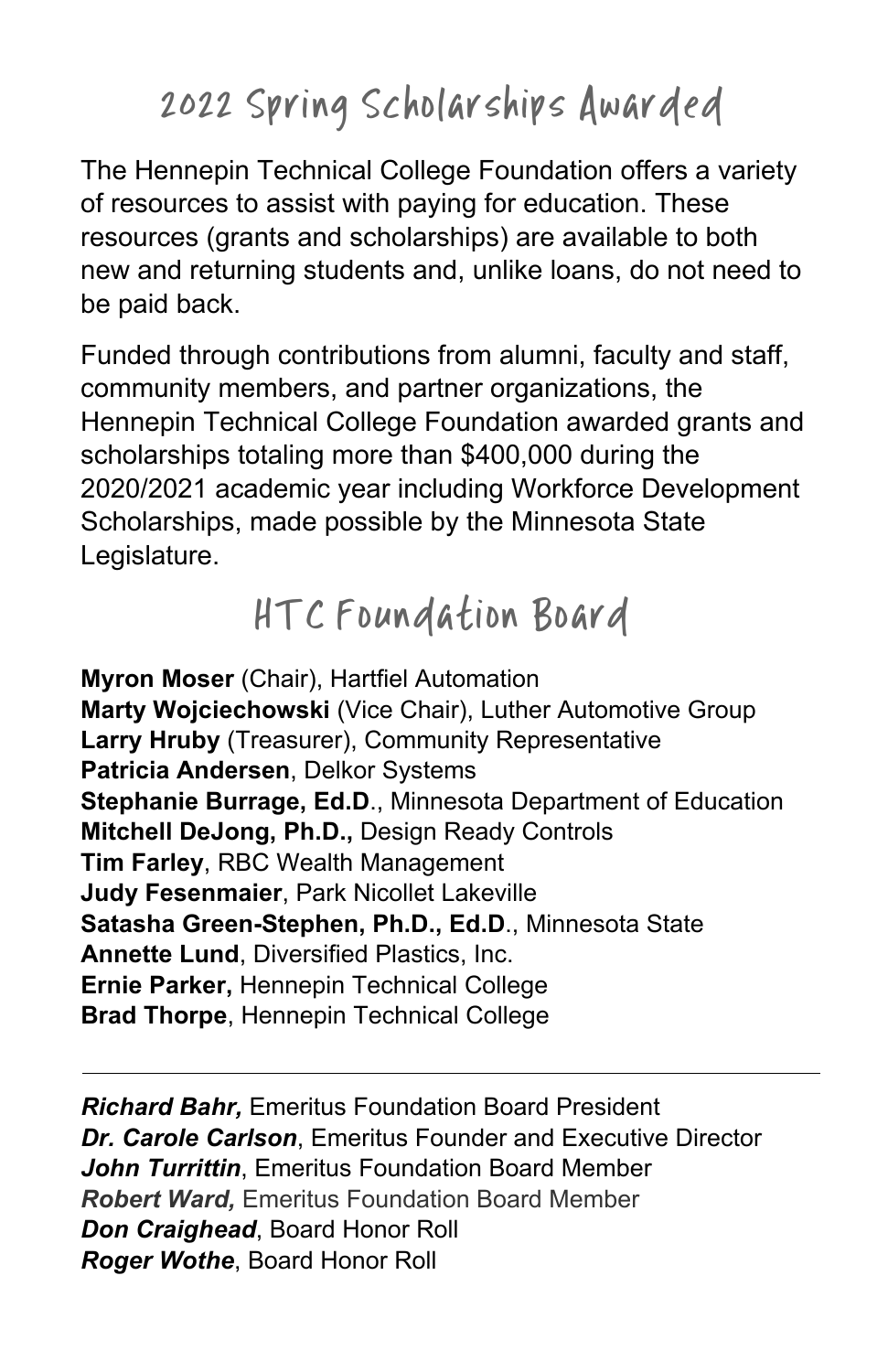Boker's Inc. Scholarship in Memory of LeRoy Haglund

**Dwayne Boyum**, AAS Manufacturing Engineering Technology **Oladapo Kolade**, AAS Manufacturing Engineering Technology **Vicent Muwanga**, AAS Manufacturing Engineering Technology **Joseph Pongay II**, AAS Mfg Eng Tech: Machine Tool Tech.

### DAV Fellowship

**Logan Nelson**, AAS Medium / Heavy Truck Technology **Timothy Simon**, CERT Law Enforcement **Jared Smith**, NSD Business Undeclared **Xia Vang**, AAS Automation Robotics Engineering Technology

#### David Thun Scholarship

**Mikaela Acevedo**, AAS Mfg Eng Tech: Fluid Power Tech. **Kissinger Moua**, AAS Fluid Power Engineering Technician **Kantuw Moua**, AAS Fluid Power Engineering Technician **Touger Moua**, AAS Fluid Power Engineering Technician **Nolan Pust**, AAS Fluid Power Engineering Technician, AA Mfg Eng Tech: Fluid Power Technology

### Dental Assistant Scholarship

**Stephany Curtis**, AAS Dental Assistant **Erica Kennelly**, Dental Assistant Scholarship **Ashley Mayfield**, AAS Dental Assistant **Geena Miller**, AAS Dental Assistant **Erin Siegle**, AAS Dental Assistant **Kaylee Spanjer**, AAS Dental Assistant **Christian Torres**, Morales DIP Dental Assistant **Go Yee Xiong**, AAS Dental Assistant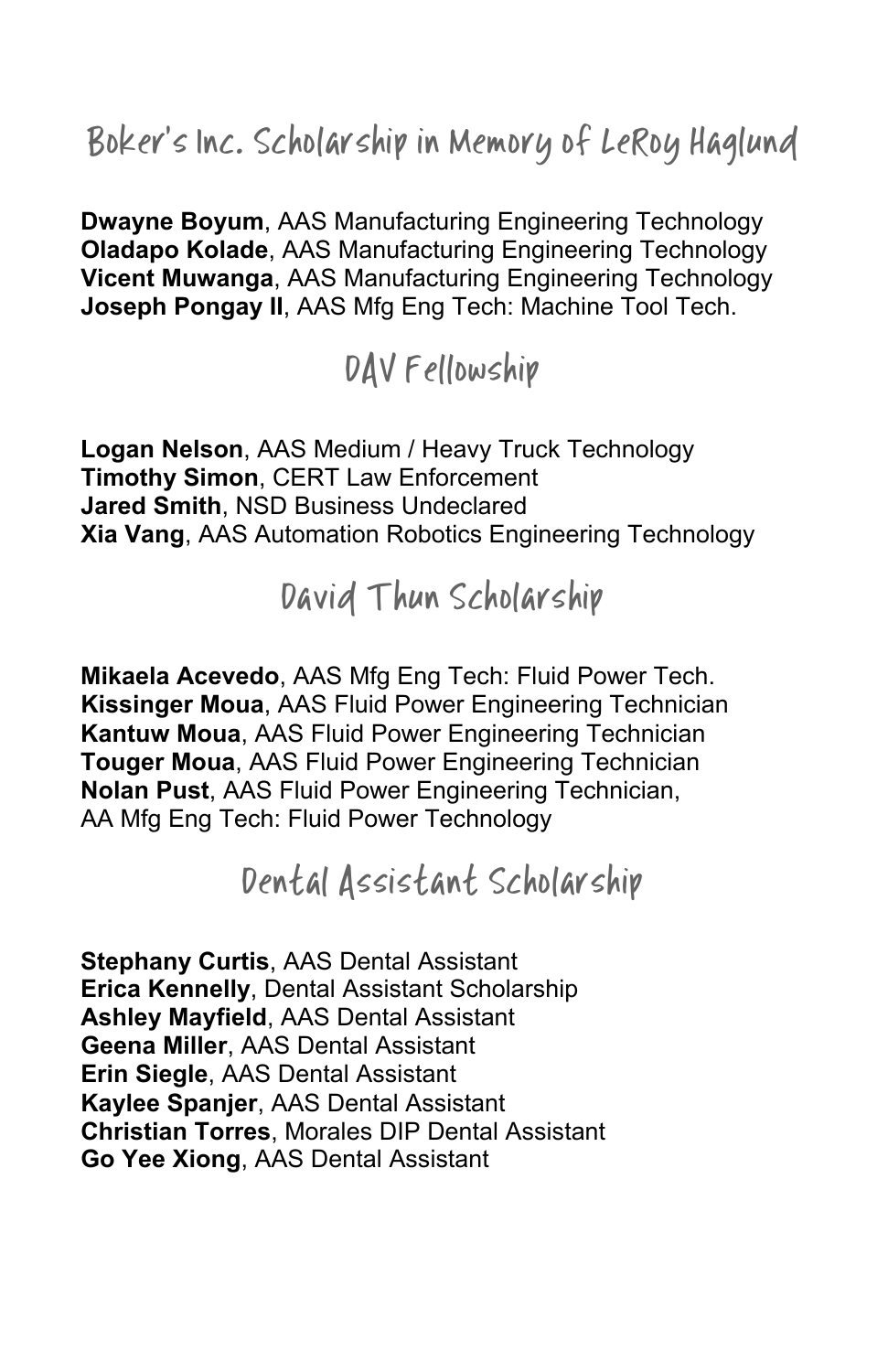#### Dhaval Jadav Scholarship

**Kerry Bartkowitz**, AAS Automation Robotics Engineering Tech. **Matthew Bestler**, AAS Automation Robotics Engineering Tech. **Gage Bruestle**, AAS Automation Robotics Engineering Tech. **Andrew Burt**, AAS Automation Robotics Engineering Technology **Chiemeng Cha**, AAS Automation Robotics Engineering Tech. **Dina Intenga**, AAS Automation Robotics Engineering Technology **Pheng Lee**, AAS Automation Robotics Engineering Technology **Hans Sarkinen**, AAS Automation Robotics Engineering Tech. **Jaron Tollefson**, AAS Automation Robotics Engineering Tech. **Cole Zeller**, AAS Automation Robotics Engineering Technology **Cole Zupan**, AAS Automation Robotics Engineering Technology

#### Emerson Scholarship

#### **Fitzgerald Banks**, AAS Manufacturing Engineering Technology

#### Fluid Power Scholarship

**Ibrahim Ali**, AAS Mfg Eng Tech: Fluid Power Technology **Hunter Gerber**, DIP Fluid Power Engineering Technician **Nathaniel Hook**, AAS Fluid Power Engineering Technology **Tori Nelson**, AAS Fluid Power Engineering Technician

#### Frances B. Hruby Nursing Endowment

**Christa Maria Lambiv Epse Adjamo**, AAS Practical Nursing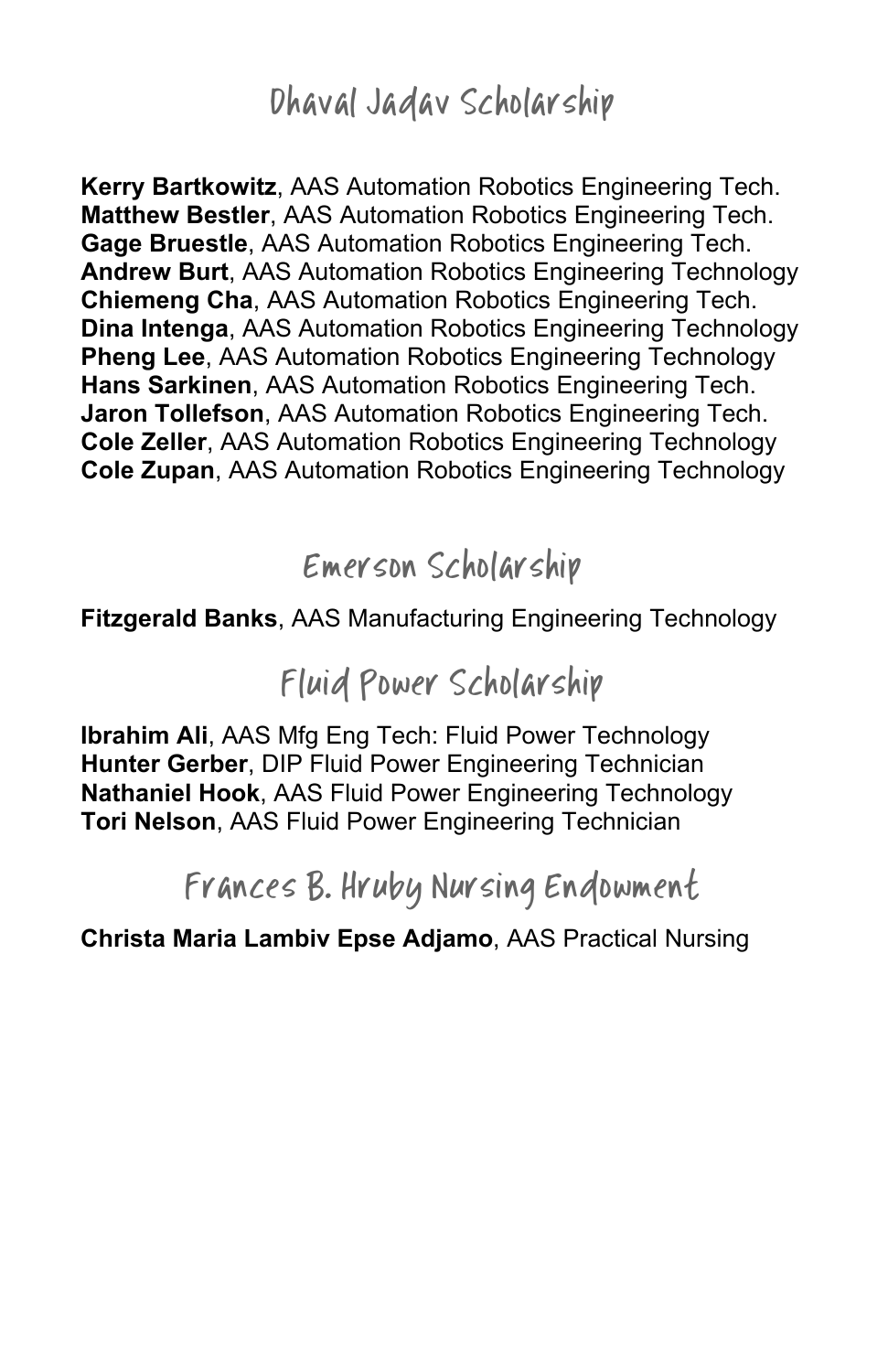## Gary and Helen Bergren Fluid Power Scholarship

**Cory Kackman**, AAS Fluid Power Engineering Technician **Micah Morris**, AAS Fluid Power Engineering Technician **Joseph Moua**, AAS Fluid Power Engineering Technician **Bluanou Moua**, AAS Fluid Power Engineering Technician **Dmitriy Rybalko**, AAS Fluid Power Engineering Technician **Anthony Weida**, AAS Fluid Power Engineering Technician

Gene Haas Scholarship – Full Time

**Ahmed Dirshe**, AAS Mfg Eng Tech: Machine Tool Technology **Andrew Grandy**, AAS Computer Numerical Control Technician **Roberto Hernandez Arriola**, AAS Mfg Eng Tech: Machine Tool Tech.

**Jeramie Lee**, AAS Mfg Eng Tech: Machine Tool Technology **Trung Nguyen**, AAS Mfg Eng Tech: Machine Tool Technology **Dinh Tran**, AAS Tool and Die / Moldmaking **Quan Trang**, AAS Computer Numerical Control Technician **Moua Vang**, AAS Mfg Eng Tech: Machine Tool Technology **Oswald Vang**, AAS Computer Numerical Control Technician **Houa Yang**, AAS Computer Numerical Control Technician

**Yath Yin**, AAS Computer Numerical Control Technician

Gene Haas Scholarship – Part Time

**Aionel Cooper**, AAS Mfg Eng Tech: Machine Tool Technology **Princess Fayiah**, AAS Mfg Eng Tech: Machine Tool Technology **Samuel Ives**, AAS Mfg Eng Tech: Machine Tool Technology **Chheanghav Lim**, AAS Computer Numerical Control Technician **Michael Mitchell**, AAS Mfg Eng Tech: Machine Tool Technology **Christine Moseti**, AAS Mfg Eng Tech: Machine Tool Technology **Aja Warner**, AAS Mfg Eng Tech: Machine Tool Technology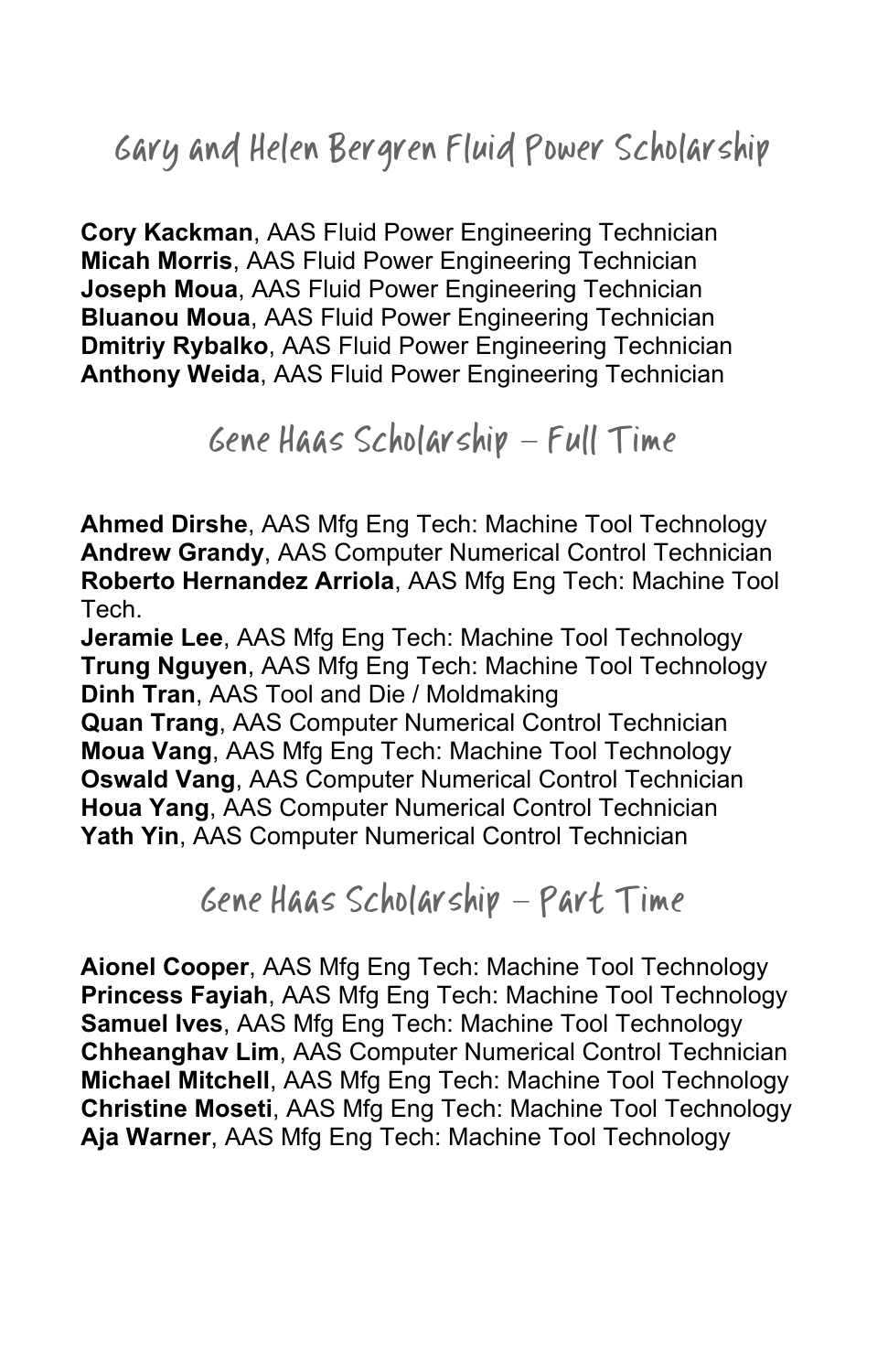## Landscape / Horticulture

**Megan Biersach**, AAS Landscape / Horticulture **Kimberly Kohler**, AAS Urban Forestry Technician **Tanya Palesotti**, AAS Greenhouse Management Technician **Jeremy Thornhill**, AAS Greenhouse Management Technician

MN Trucking Association Scholarship

**Exodus Mulbah**, AAS Medium / Heavy Truck Technology **Connor Yurecko,** AAS Medium / Heavy Truck Technology

Northern Star Mustang Club Scholarship

**Bailey Dymacek**, AAS Automotive Technology (Ford ASSET) **Abbie Vetse,** AAS Automotive Technology (Ford ASSET)

Plymouth Lions Endowment Scholarship

**Sandrel Ndandou,** AAS Manufacturing Engineering Technology **Joseph Sneh,** AAS Automation Robotics Engineering Tech.

Precision Metal Forming Scholarship

**Zewdnesh Asfaw,** CERT Quality Assurance

Sundance Foundation for Park Center High School

**Lisa Lindboe**, AAS Child Development **RaShonda Muhammad**, AAS Individualized Studies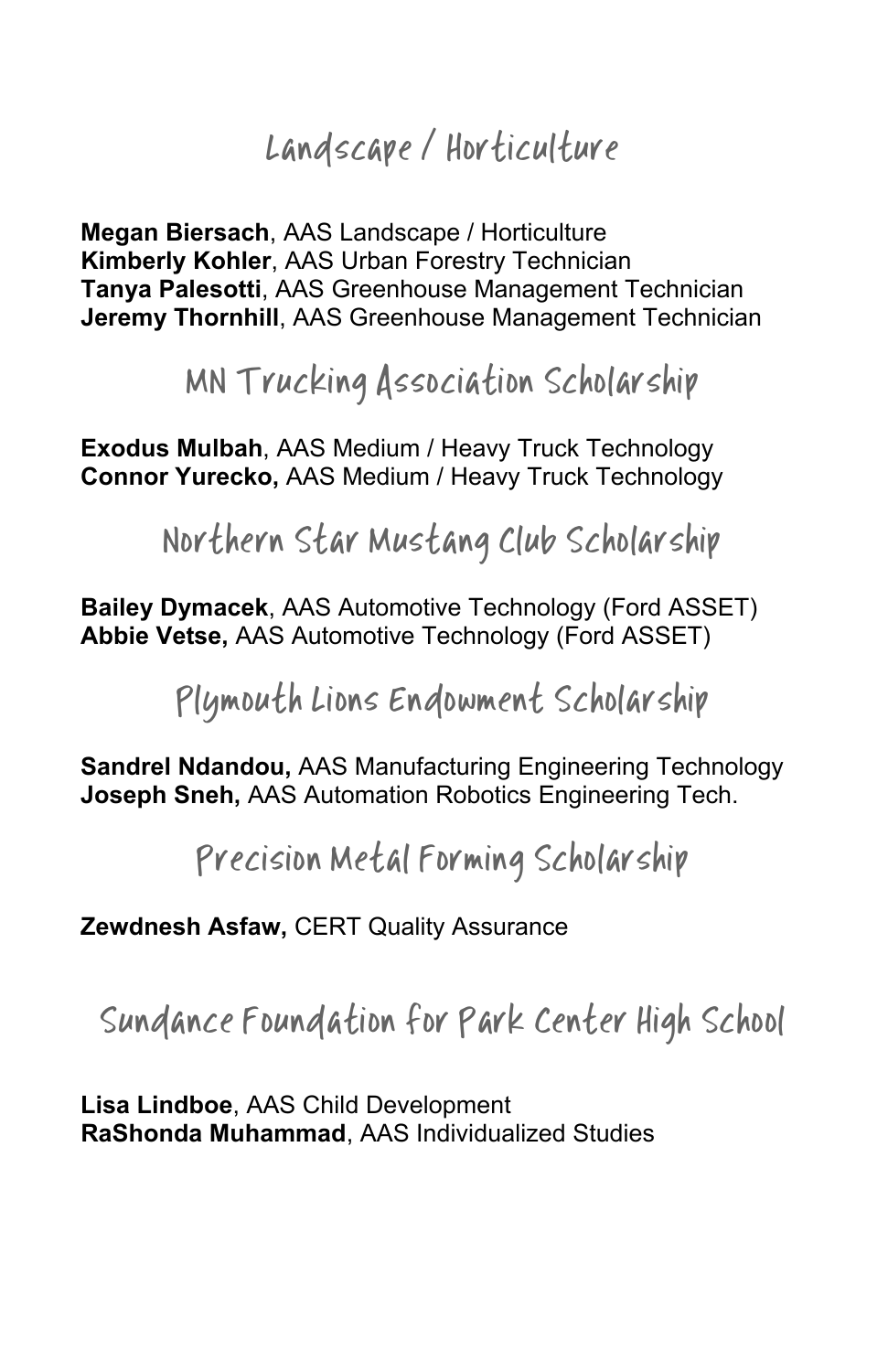## Workforce Development

**Krystal Aguilar**, AAS Engineering CAD Technology **Haykal Ahmed**, AAS Network Administrator / Analyst **Akeem Ally**, AAS Network Administrator / Analyst **Katlyn Anderson**, AAS Engineering CAD Technology **Cole Anderson**, DIP Plumbing Pre-Apprenticeship **Luke Arndorfer**, AAS Medium / Heavy Truck Technology **Chanel Bloodsaw**, AAS Medical Assistant **Alexander Bohlman**, AAS SQL Software Developer **Xander Boynton**, AAS Automotive Technician **Waldo Callo Tapia**, AAS Cyber Defense and Network Security, AAS Network Administrator/Analyst **Clever Castillo Castillo**, AAS Network Administrator/Analyst **Beth Chillstrom**, AAS Practical Nursing **Krista Crandall**, AAS Marine, Motorsport & Power Equipment **Peter Dandy**, AAS IT Support **Adalinda De Leon Valdez**, AAS Medical Assistant **Michelle Delgadillo**, AAS Dental Assistant **Nathan Dierdorf**, AAS Electronics Technology **Cam Donahue**, AAS Automotive Technician **Beauty Edia-Nwachukwu**, AAS Practical Nursing **Monica Farrand**, AAS Automotive Technician **Fikradis Gemeda**, AAS Network Administrator/Analyst **Jill Haataja**, AAS Dental Assistant **Alexandro Haro**, AAS Automation Robotics Engineering **Technology Amber Hassan**, AAS Practical Nursing **Abdullahi Hassan**, AAS SQL Software Developer **Mai Kou Her**, AAS Dental Assistant **Kia Her**, AAS Culinary Arts **Elysse Hinrichs**, AAS Greenhouse Management Technician **Erin Holland**, CERT Motorcycle Technician **Jack Hooker**, AAS Automation Robotics Engineering Technology **Jillian Huston**, AAS Engineering CAD Technology **Mikya Irb**y, AAS Dental Assistant **Lindsey Jerome**, AAS Auto Body Technician **Adrianna Jones**, AS Child Development **Breeanna Kanel Murdock**, AAS Dental Assistant **Anthony Kariuki**, AAS Medium / Heavy Truck Technology **Justin Kelley**, AAS Automation Robotics Engineering Technology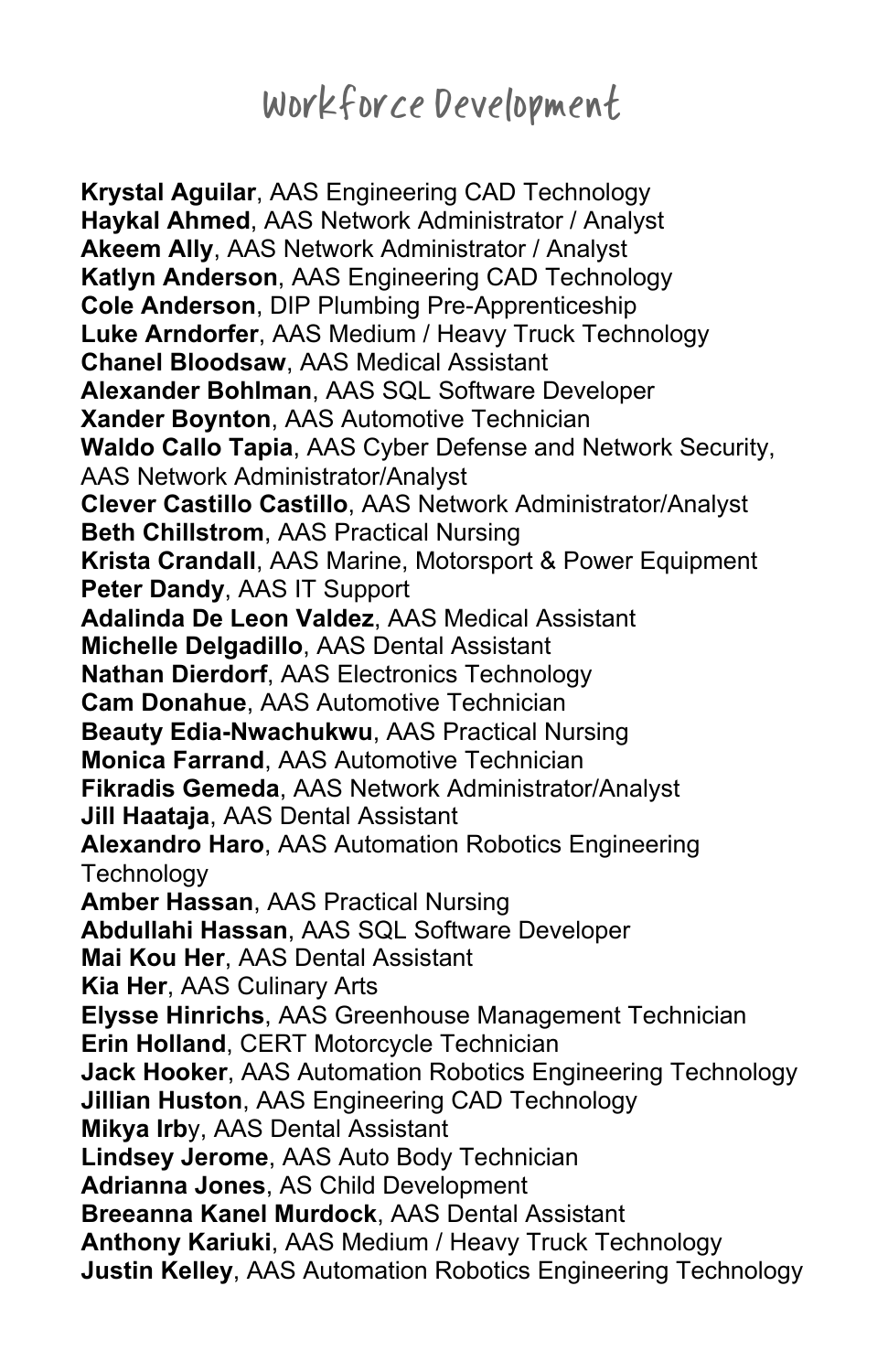# Workforce Development

**Samuel Kimba**, AAS Manufacturing Engineering Technology **Adejoke Kolade**, AAS Culinary Arts **Leon Koodie**, AAS Automotive Technician **Jadda Lee**, AAS Heating, Ventilation, AC & Refrigeration **Jossielyn Lema**, AAS Dental Assistant **Isaac Lessard**, AAS Medium / Heavy Truck Technology **Jose Lopez**, AAS Automotive Technology (Ford ASSET) **Stephanie Lopez Sanchez**, AAS Child Development **Kayla Lowry**, AAS Child Development **Vanessa Mai**, AAS Network Administrator / Analyst **Mohamed Massallay**, AAS Manufacturing Engineering Tech. **David McMillen,** AAS Electronics Technology **Adam McNeill**, CERT Emergency Medical Services Specialist **Jonathan McQuaid**, AAS Mfg Eng Tech: Automation Robotics **Aston Momanyi**, AAS Automation Robotics Engineering Technology **Mbithe Musembi**, AAS Practical Nursing **Yassin Odowa**, AAS IT Support **Ibrahim Onami**, AAS Practical Nursing **Monicah Ongondo,** AAS Health Science (Broad Field) **Anna Petrenko**, AAS Landscape Design and Construction **Sarah Rustebakke**, AAS Heating, Ventilation, AC & Refrigeration **Karli Rutherford**, AAS Practical Nursing **Mawugnon Yao Samati,** AAS Manufacturing Engineering Tech. **James Sarkor**, AAS Manufacturing Engineering Technology **James Siglin,** AAS Fluid Power Engineering Technician **Katherine Smith-Flores**, AAS Landscape Design and **Construction Andrew Sorenson**, AAS Heating, Ventilation, AC & Refrigeration **Carina Vihodet**, AAS IT Support **Quintan Walker**, AAS IT Support **Yucheng Wang**, AAS Heating, Ventilation, AC & Refrigeration

**Joua Yang**, AAS Medical Administrative Assistant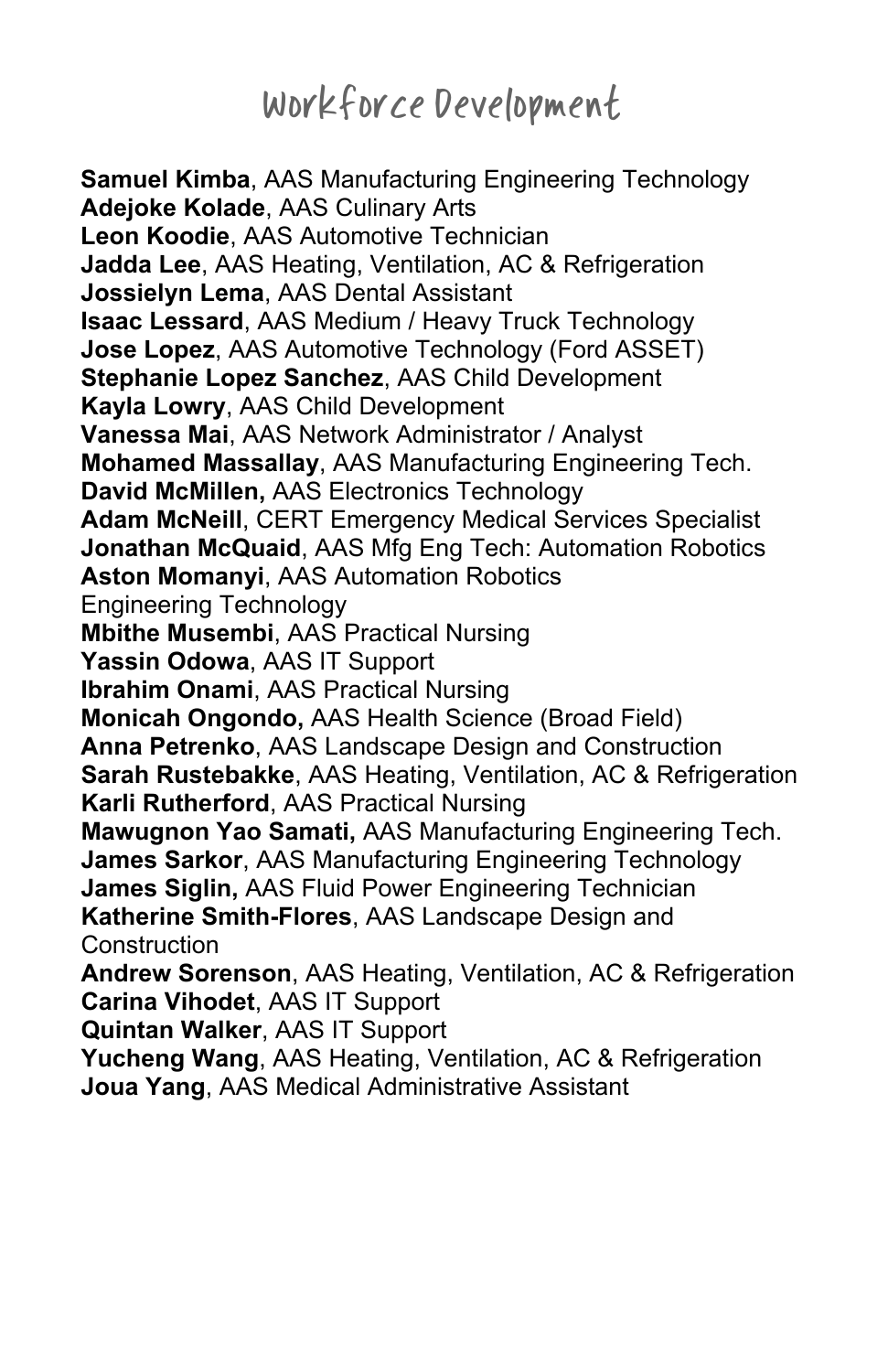# Special Thanks

### HTC Office of Advancement

**Mollie Helmeid,** Executive Assistant **Lisa Kiava**, Media Relations Specialist **Dave Kuehn,** Advancement Services Manager **Lisa Yaeger**, Associate Vice President of Advancement

#### College Leadership

**Marybeth Christenson-Jones**, Vice President of Human **Resources** 

**Dr. Jessica Lauritsen**, Acting President; Vice President of Student Affairs

**Jean Maierhofer,** Associate Vice President of Equity and Inclusion

**Dr. Leanne Rogstad,** Vice President of Academic Affairs **Joe Wightkin,** Vice President of Finance and Operations **Lisa Yaeger**, Associate Vice President of Advancement

### Faculty Leadership

**Jenessa Gerling**, President, Shared Governance Council **Jason Burrows**, Vice President, Shared Governance Council MSCF Chapter President, Eden Prairie **Monica Erling**, Secretary, Shared Governance Council MSCF Chapter President, Brooklyn Park **Matt Holmes**, MSCF Chapter Vice President, Eden Prairie

#### HTC Academic and Student Affairs Leadership

**Cara Garrett, M.S.,** Academic Dean **Mark Johnson, M.A.,** J.D., Academic Dean **Alison Leintz, M.A.,** Academic Dean **Debra Newgard, M.B.A.,** Dean of Enrollment Services **Shannon Thomas, M.B.A**., Associate Vice President of **Technology Melanie Wang,** Associate Dean of Workforce Education